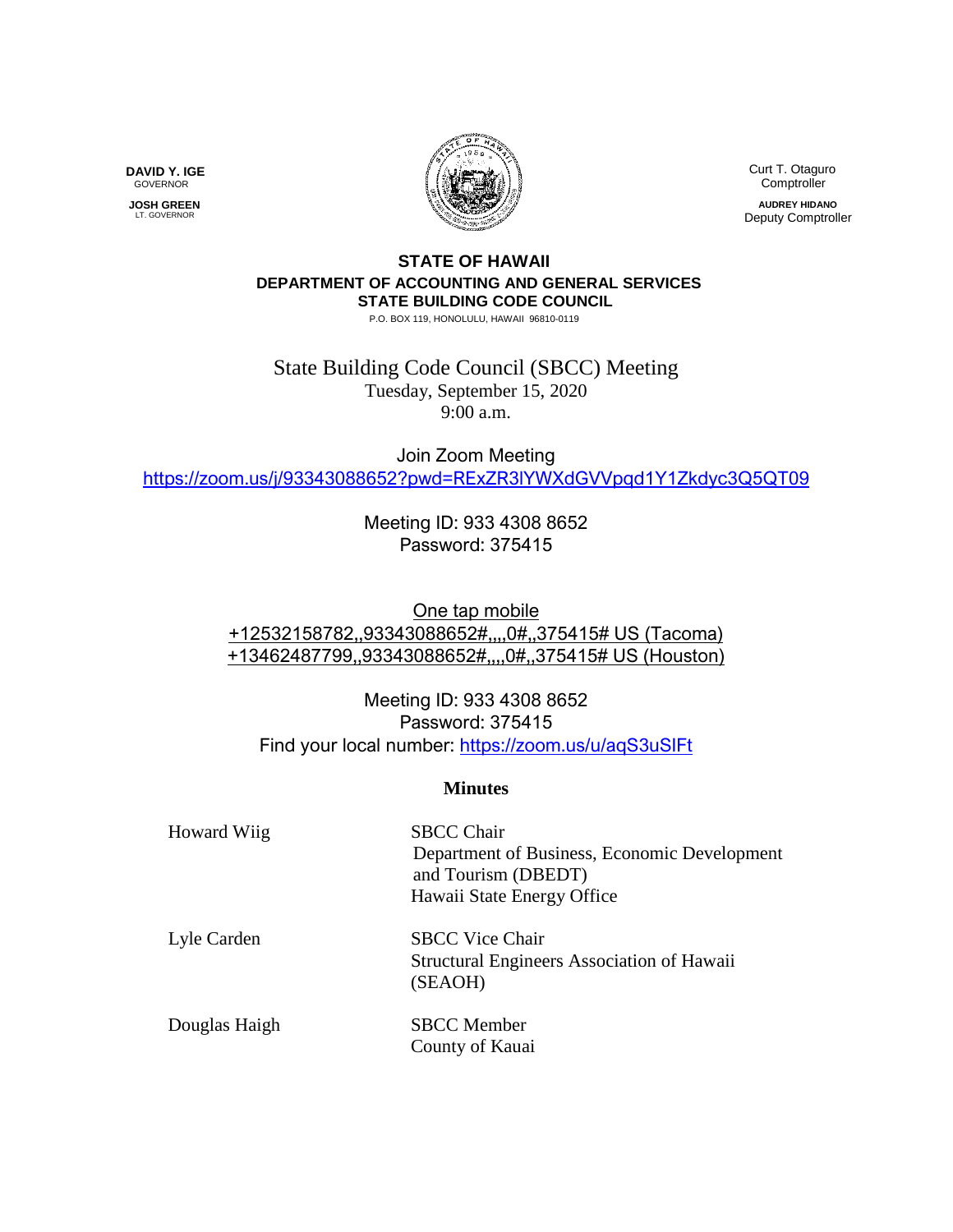State Building Code Council Agenda –September 15, 2020 Page 2 of 8

| Willard Nishigata           | <b>SBCC</b> Member<br>City and County of Honolulu<br>Department of Planning and Permitting (DPP) |
|-----------------------------|--------------------------------------------------------------------------------------------------|
| Glen Ueno                   | <b>SBCC</b> Member<br>County of Maui Department of Public Works                                  |
| Neal Tanaka                 | <b>SBCC</b> Member<br>Hawaii County Department of Public Works                                   |
| Mark Kennedy                | <b>SBCC</b> Member<br>Building Industry Association of Hawaii (BIA)                              |
| Lloyd Rogers                | <b>SBCC</b> Member<br>State Fire Council (SFC)                                                   |
| Gregg Serikaku              | <b>SBCC</b> Member<br>Subcontractors Association of Hawaii                                       |
| <b>Richard Meyers</b>       | <b>SBCC</b> Member<br>American Institute of Architects of Hawaii (AIA)                           |
| <b>Members Not Present:</b> |                                                                                                  |
| Dennis Mendoza              | <b>SBCC</b> Member<br>Department of Labor and Industrial Relations<br>Elevator Division (DLIR)   |
| <b>Other Attendees</b>      |                                                                                                  |
| Stella Kam                  | Deputy Attorney General (DAG)                                                                    |
| Kika Bukoski                | Plumbers and Fitters Local 675                                                                   |
| Kraig Stevenson             | <b>International Code Council</b>                                                                |
| Gail Suzuki-Jones           | Hawaii State Energy Office                                                                       |
| Peter Aiello                | Department of Accounting and General Services                                                    |
| <b>Christopher Delaunay</b> | Pacific Resource Partnership                                                                     |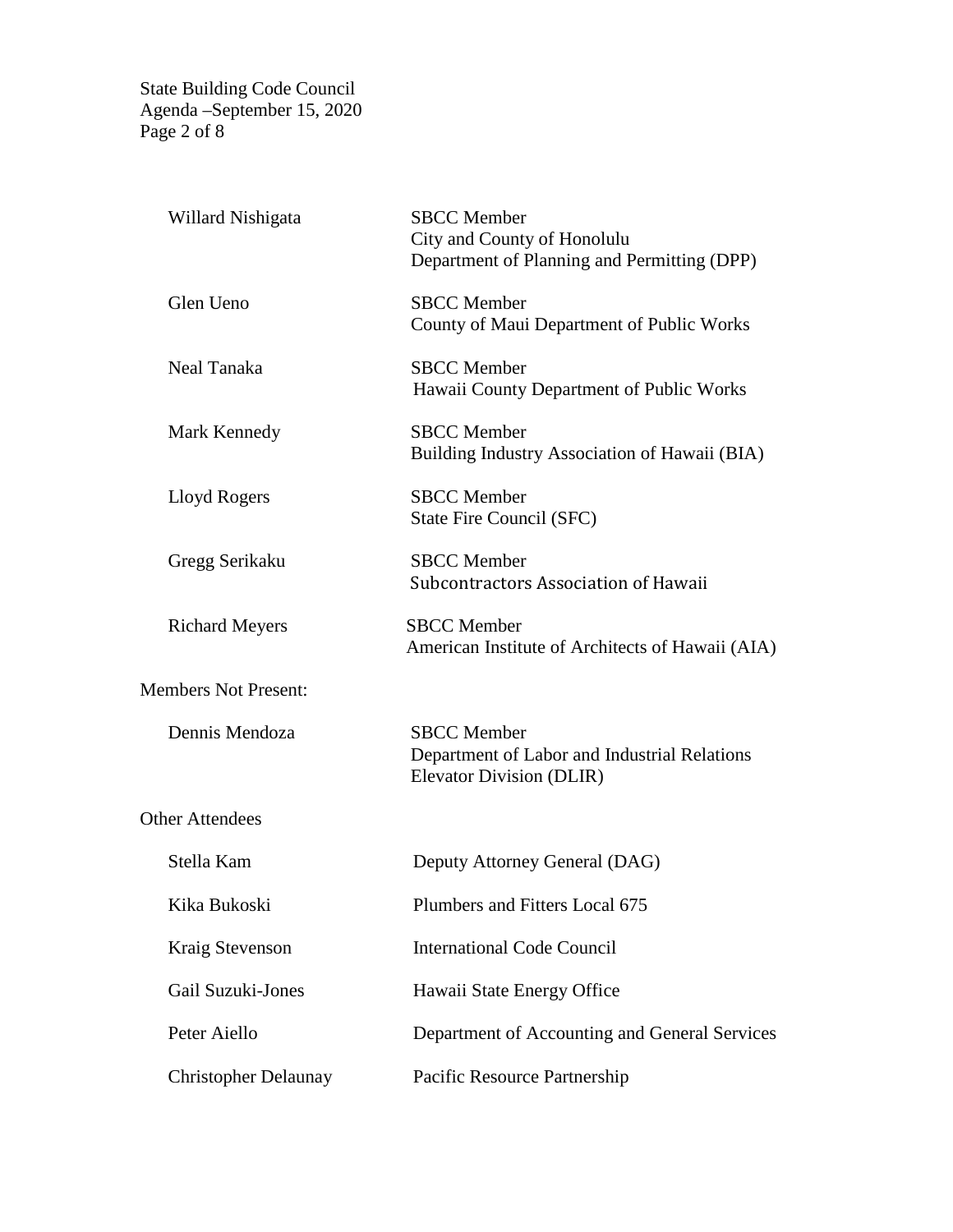State Building Code Council Agenda –September 15, 2020 Page 3 of 8

| Shannon Alivado<br>Peter Sur | Hawaiian Electric Company<br>Hawaii County Council Staff                             |
|------------------------------|--------------------------------------------------------------------------------------|
| <b>Bill Brizee</b>           | <b>AIA</b>                                                                           |
| Kevin Luoma                  | American Society of Heating, Refrigerating, and<br><b>Air-Conditioning Engineers</b> |
| Darryl Oliveira              | <b>HPM Building Supply</b>                                                           |
| Sehun Nakama                 | Hawaii Energy                                                                        |
| <b>Robert Mould</b>          | Office of Climate Change<br>City and County of Honolulu                              |
| Gino Soquena                 | Hawaii Building and Construction Trades Council                                      |
| Ryan Kobayashi               | Hawaii Laborers and Employers Cooperation and<br>Education Trust Fund (LECET)        |
| Joy Kimura                   | <b>LECET</b>                                                                         |
| Tracy Tonaki                 | Senior Vice President of D. R. Horton                                                |
| David Arakawa                | <b>Land Use Research Foundation</b>                                                  |
| Darian Chun                  | Castle & Cooke Hawaii                                                                |
| Linda Schatz                 | Maui Realtor                                                                         |
| Michael Iosua                | Government and Public Affairs Group<br>Imanaka Asato LLC                             |
| Pane Meatoga                 | <b>Hawaii Construction Alliance</b>                                                  |
| Dean Au                      | Hawaii Carpenter's Union                                                             |
| <b>Steven Chang</b>          | Hawaii Gas Company                                                                   |
| Will Giles                   |                                                                                      |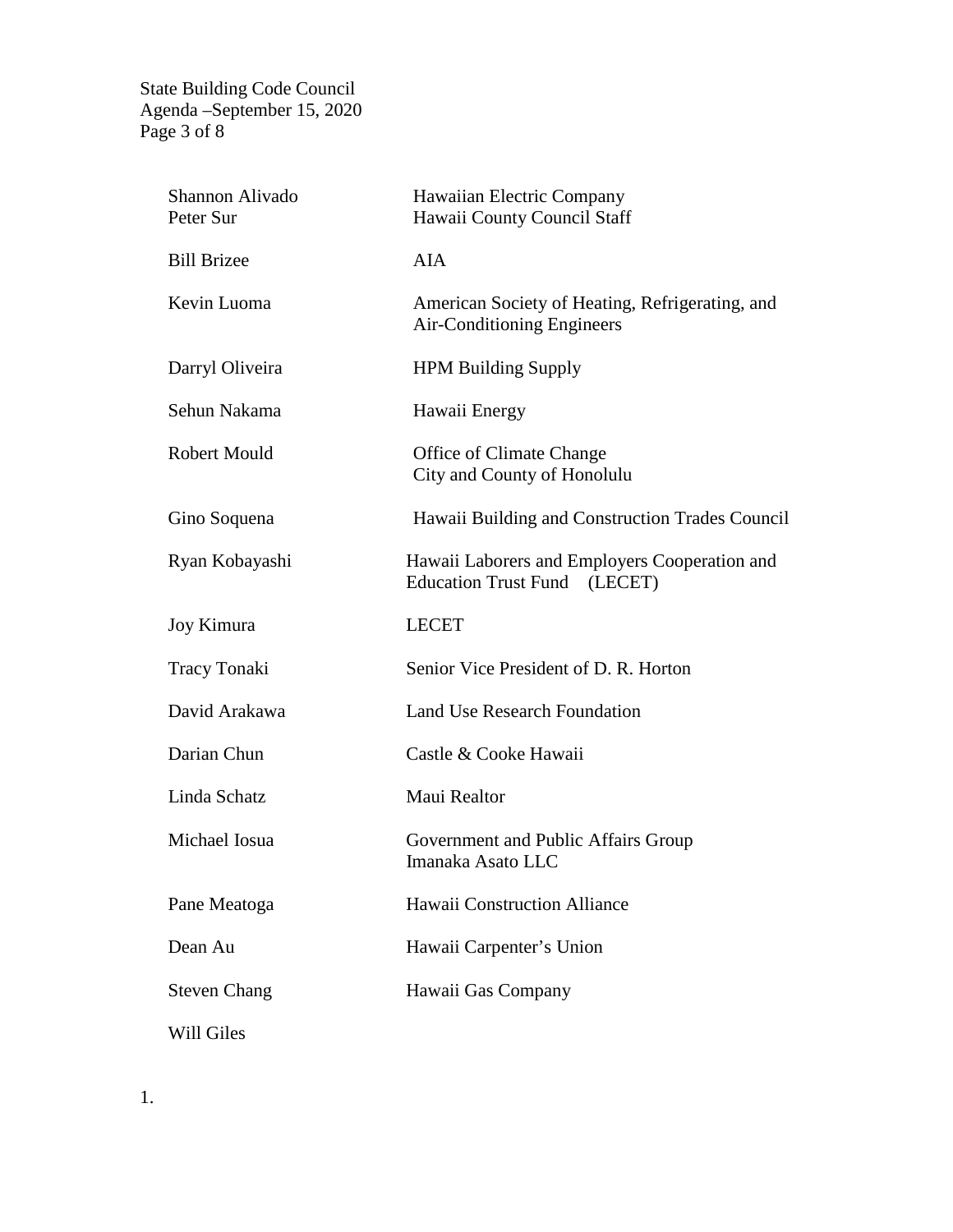State Building Code Council Agenda –September 15, 2020 Page 4 of 8

- 2.
- 3. Call to Order

Chair called the meeting order at 9:00 a.m.

4. Introductions and Public Comments

There was no public comment.

5. Review and approval of the minutes of the August 18, 2020, meeting

Approval of the minutes was deferred to the next meeting.

6. Report from the Subcommittee of Building Officials (SBO) Meeting on the International Residential Code (IRC) 2018 Edition Amendment Package and Possible Vote to Approve

Member Haigh reported that at its meeting on Thursday, September 10, 2020, the SBO reviewed several sections of the IRC amendment package, but was not able to completely review all sections. Another meeting is being planned for September 24, 2020, for any further comments and to review the remainder of the amendment package. The SBO meeting minutes were distributed to the SBCC members and stakeholders.

- 7. Updates from the Investigative Committees:
	- a. Investigative committee for the Structural Provisions for the International Building Code (IBC) and the IRC 2018 Editions

Vice Chair Carden stated that requirements for foundation anchors and relocatable buildings were new amendments for the IBC 2018 edition in addition to most of the IBC 2015 edition amendments. Member Tanaka stated that he supports the Vice Chairs efforts to have a minimum structural, baseline design for relocatable buildings. Member Haigh suggested that if the non-structural amendments are not ready, maybe they could be excluded and the approval could be just for the structural amendments. Vice Chair stated that the expectation is to have a complete amendment package for approval.

b. Investigative committee for the Non-Structural Provisions of the IBC and the IRC 2018 Editions

Member Meyers stated that most of the amendments were carried over from the IBC 2012 and 2015 editions, with a few amendments to the 2018 edition. Chris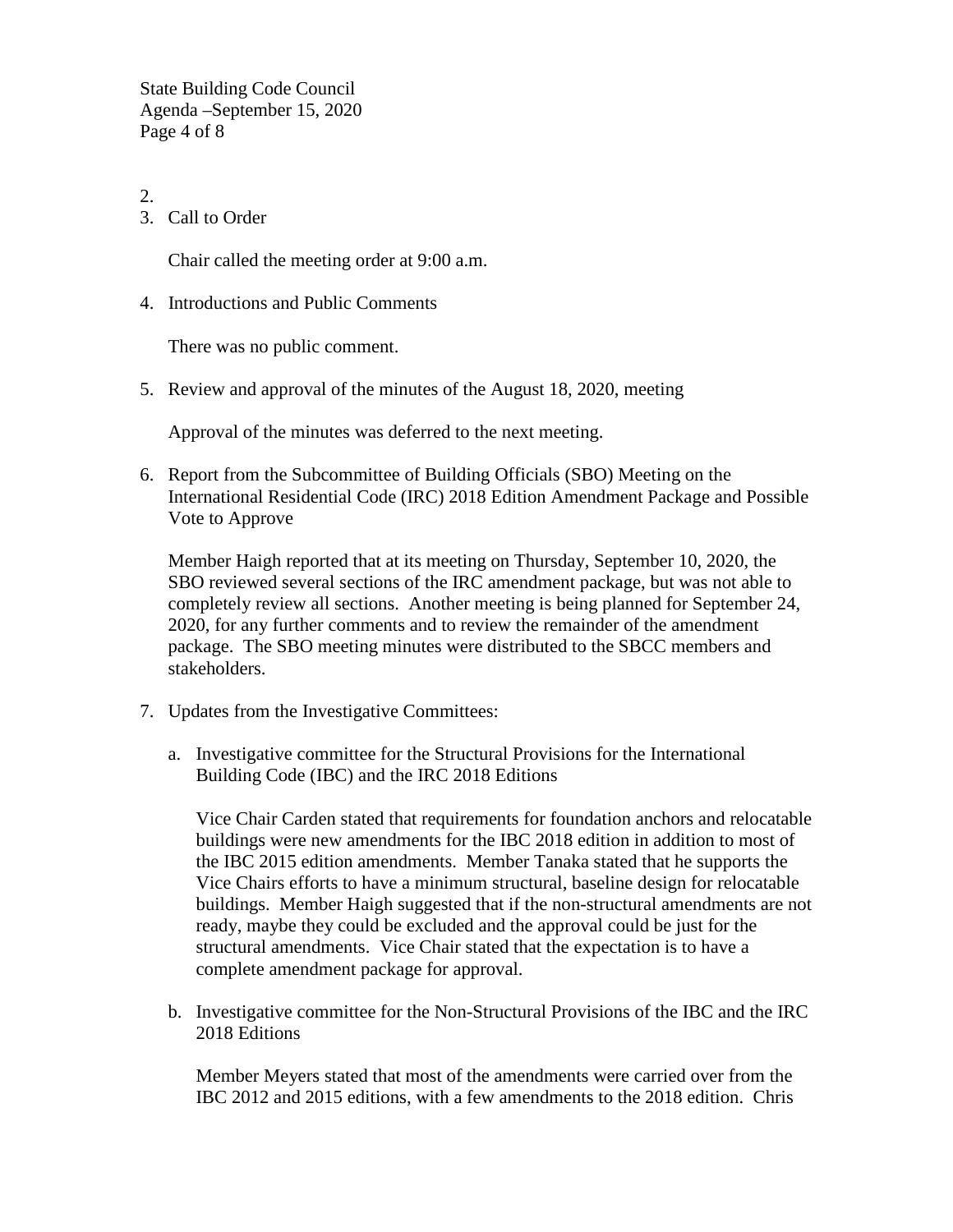State Building Code Council Agenda –September 15, 2020 Page 5 of 8

> Delauney stated that he would like to include language in the IRC and the IBC that would require that each factory-built home is permitted and inspected by the building official during the in-plant manufacturing process. This would ensure that the permitting and inspection requirements for a factory-built home parallel the requirements that traditional homebuilders must follow. This will both protect the health and safety of the consumer and create fair treatment for all homebuilders. Pacific Resource Partnership (PRP) opposes the adoption of Appendix E to the Hawaii State Residential Code. The National Manufactured Housing Construction and Safety Standards Act of 1974 authorizes the United States Department of Housing and Urban Development (HUD) to establish federal standards for the design and construction of manufactured homes. HUD issues and enforces appropriate standards for the construction, design, performance, and installation of manufactured homes to assure their quality, durability, affordability, and safety. PRP's written testimony is attached as part of these minutes.

c. Investigative committee for the International Energy Conservation Code (IECC) 2018 Edition

Chair stated that comments to the IECC will be deferred to later in the meeting.

d. Investigative committee for the Uniform Plumbing Code

Member Serikaku stated that there was no update.

e. Investigative committee for the Green Code

There was no update.

f. Investigative committee for the Mechanical Code

There was no update.

g. Investigative committee for the State Fire Code (National Fire Protection Association 1 Fire Code 2018 Edition)

Member Rogers stated that the State Fire Council approved the latest revisions to the amendment package on September 10, 2020. The package is being finalized and will be distributed to the SBCC when it is finalized.

h. Investigative committee for the Energy Efficiency Code Coordination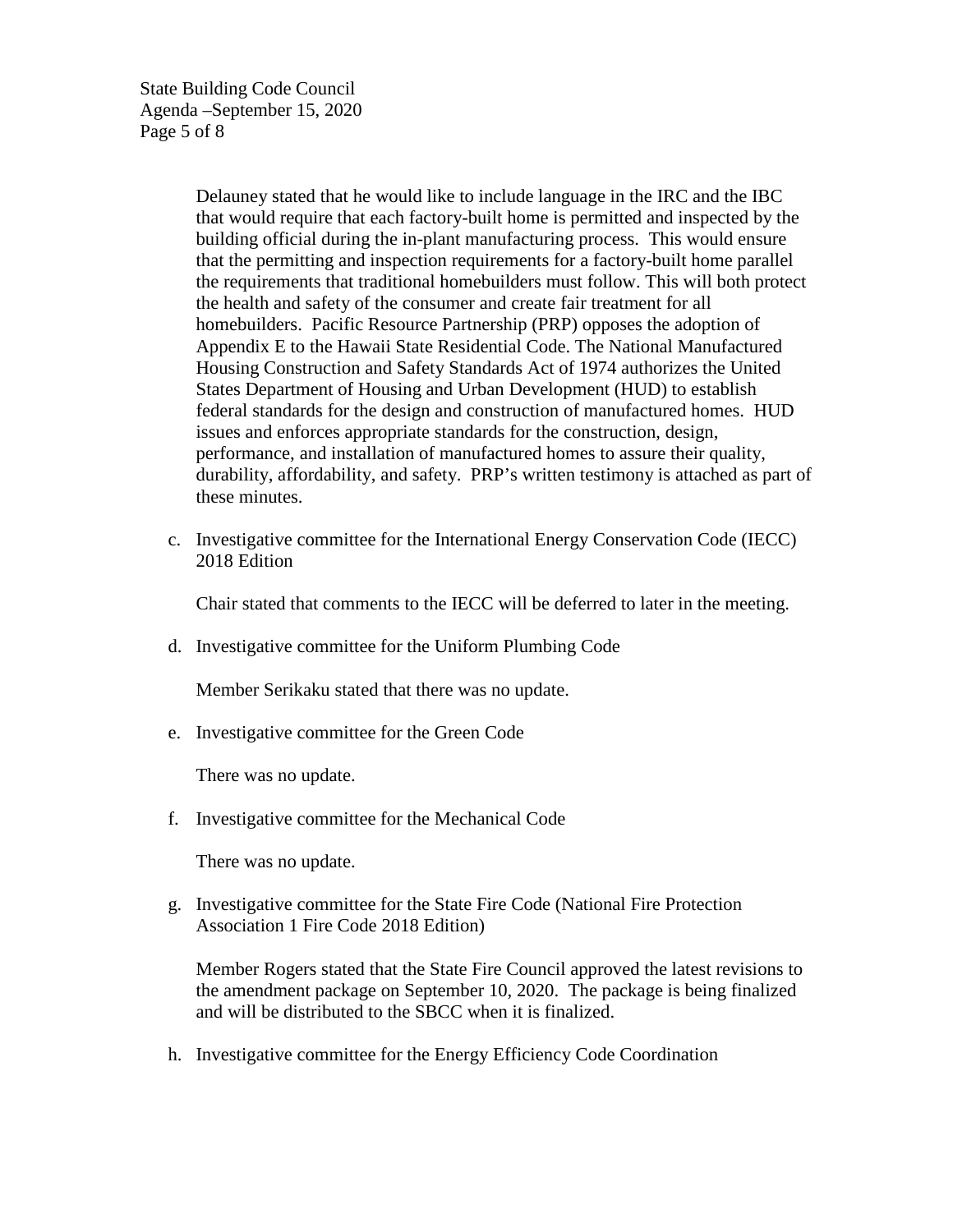State Building Code Council Agenda –September 15, 2020 Page 6 of 8

> Sehun Nakama stated that there was no meeting in August, 2020, as Hawaii Energy is strategizing on their codes and standards efforts. Two meetings are being planned for this year.

i. Investigative committee for the State Elevator Code

There was no update.

j. Investigative committee for the International Existing Building Code 2018 Edition

After a brief discussion the members decided to keep this committee active for future reviews.

k. Investigative committee for Boiler and Pressure Vessels

There was no update.

l. Investigative committee on Health Care Facility Guidelines

There was no update. Members agreed to remove this committee from future meetings.

- 8. Update on communication and training
	- a. Member Tanaka stated that there is a free webinar for training on the IRC 2018 edition by the APA Engineered Wood Association.
	- b. Member Carden stated that he will be doing a technical design training based on the current codes for Maui County.
- 9. Update on county and state adoption of building codes
	- a. Tracy Tonaki stated that she, along with other stakeholders, were involved with the discussions on Honolulu City Council's Bill 25, which adopted the State Energy Conservation Code with amendments, and which adopted the International Energy Conservation Code, 2015 edition with amendments. Their opposition testimony reflected the position that the provisions would increase the cost of building construction and that a balanced approach to requirements should be used. A "One Size Fits All" approach does not work, since every building project and every county is different. Tracy Tonaki also stated that Bill 25 was highly analyzed and heavily debated specific to residential development projects on Oahu, therefore it should not be applied across the State without detailed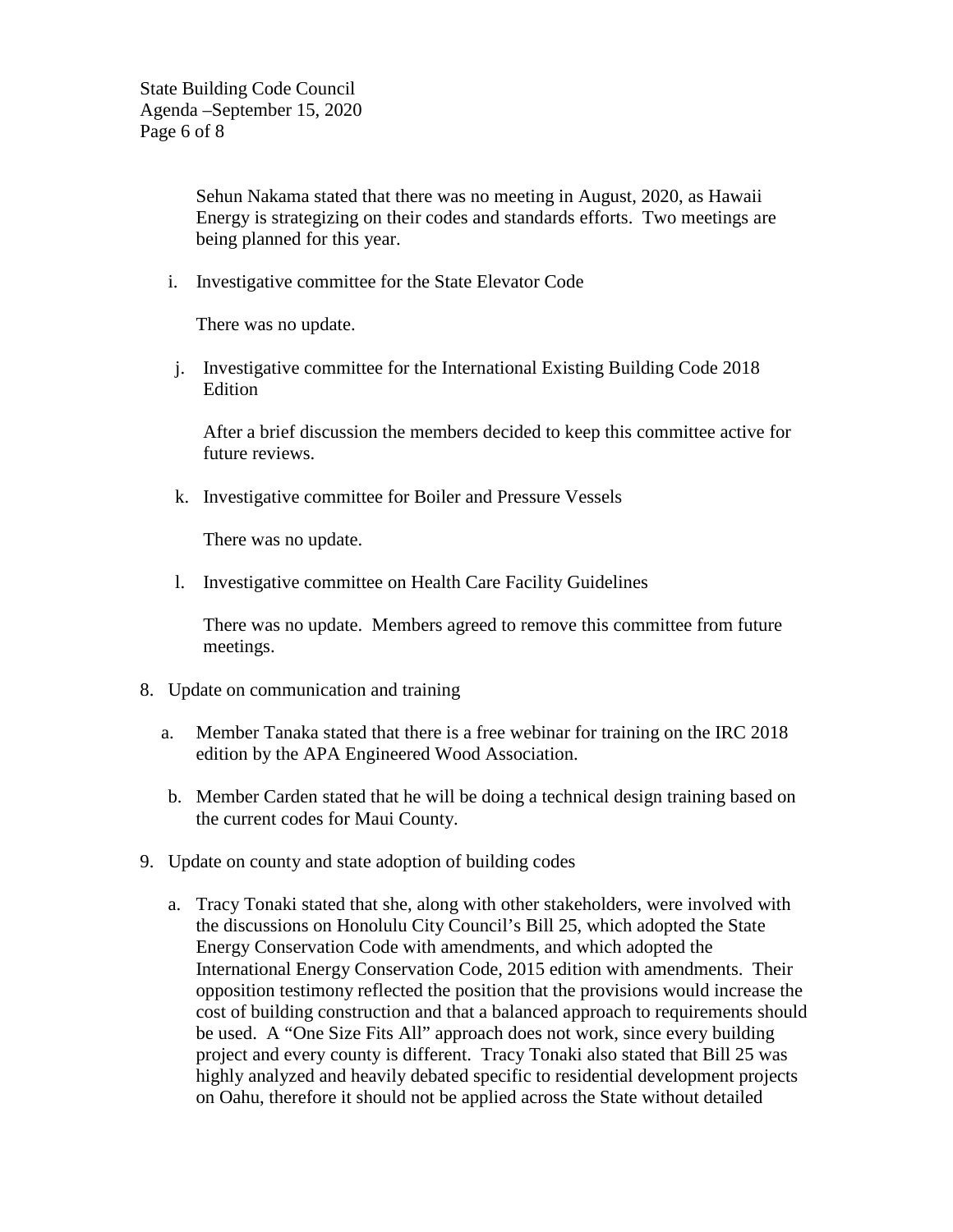State Building Code Council Agenda –September 15, 2020 Page 7 of 8

> review and discussion with a focus on each County. The proposed SBCC amendments "picks and chooses" only select provisions from Bill 25 that will have a detrimental effect on the cost of much needed housing. The proposed amendments fail to include the negotiated provisions that provided a balanced approach to EV Ready parking, ceiling fan and energy testing requirements. It also fails to include essential affordable housing exemptions.Darian Chun believed that the requirements would increase the cost for new homes by as much as \$20,000. David Arakawa stated that he believed the Hawaii State Energy Office was trying to impose its will on the neighbor islands to meet the energy code requirements. Member Haigh stated that each county can amend the national and state codes to suit their needs and that some provisions are in place to prevent higher after construction costs. Member Tanaka agreed that each county is free to amend the Hawaii State codes for its jurisdiction. He also stated that some of the code language referred to a highly technical point system to meet the energy code requirements for new buildings and the requirement for twenty percent of the parking stalls that would need to have electric vehicle charging stations. Affordable units in a building could allow a reduction to ten percent. Also, Hawaii County's Planning Department reviews and approves requirements for building parking, and is separate from the Building Division. Chair stated that some of the energy code requirements actually reduced construction cost. Mr. Arakawa stated that it would be very beneficial to see a list of items that would reduce or add to construction costs. Other issues raised related to roof replacement using different materials that may or may not add to the roof load; or recoating with approved solar reflectivity ratings; high-efficiency lighting for reduced lumens; ceiling fans in lieu of air conditioning; and installing a junction box for electrical panels with conduits for photo voltaic (PV) readiness. Also discussed the per unit area for roof panels for PV systems for townhouses and possibly a separate room for their storage batteries.

- b. There was a discussion on Honolulu's removal of the onsite loop water distribution systems for high rises. It requires a water storage tank on the roof, which contained 45,000 gallons. The loop system was removed because there was no life safety justification for it. The water storage tank on the roof eliminated the need for fire pumps and the dependent reliability of the on-site water system. The 45,000 gallon tank could weigh about 350,000 pounds.
- b. Gail Suzuki-Jones highlighted some of the differences in the IECC 2018 edition from the 2015 edition. They included requirements for opaque painted walls, continuous insulation, mandatory lighting controls for dimming, and reduced power density lighting, which often reduces design, installation, and maintenance costs.